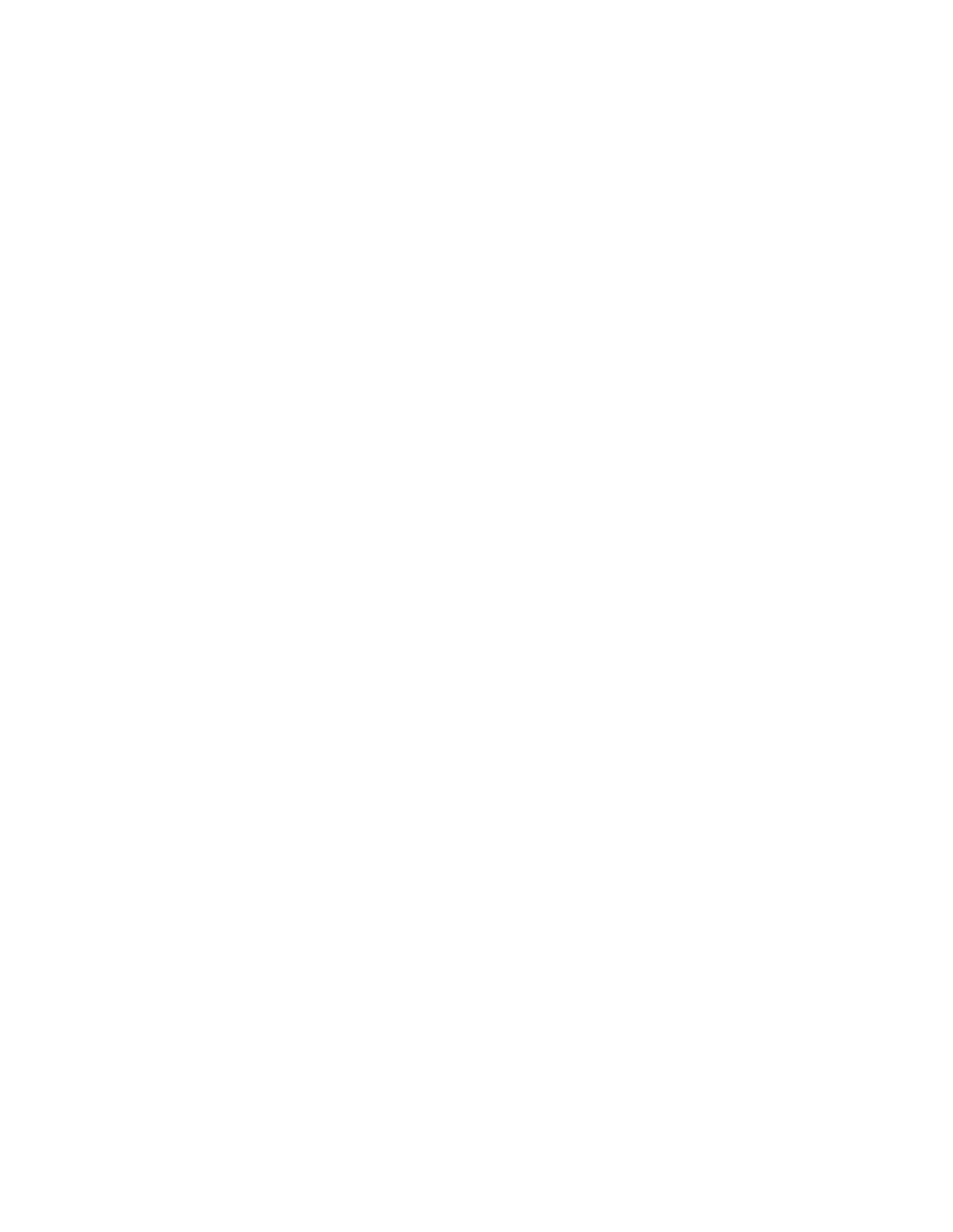#### **Composer's Note**

 *Two Meditative Pieces for Piano* received its first performace on the 8th of March, 2012 at the USC Thornton School of Music Alfred Newman Hall by Sisi Ye. This work marks my on-going fascination with Turkish Folk Music, the music that constitutes a large portion of my own cultural background.

 In remote regions of Anatolia '*Aşık'* people ( literally, lovers) would gather around and make up poetry, accompanying it by their own improvised music, generally on a Saz (a plucked instrument with three strings). The entities that intoxicated them with such profound love would change from poem to poem (e.g. nature, a human being, political ideals...) My intention in *Two Meditative Pieces for Piano* is to evoke such an improvisation session among Aşıks.

 The first movement is a short introduction and it initiates the actual session. The second movement is when Aşıks with different musical preferences begin to play. They sometimes agree with the previous Aşık and continue along similar lines, at other times they are not so congruent to whatever preceded and they begin to interrupt, claiming the spotlight.

- Hakki Cengiz Eren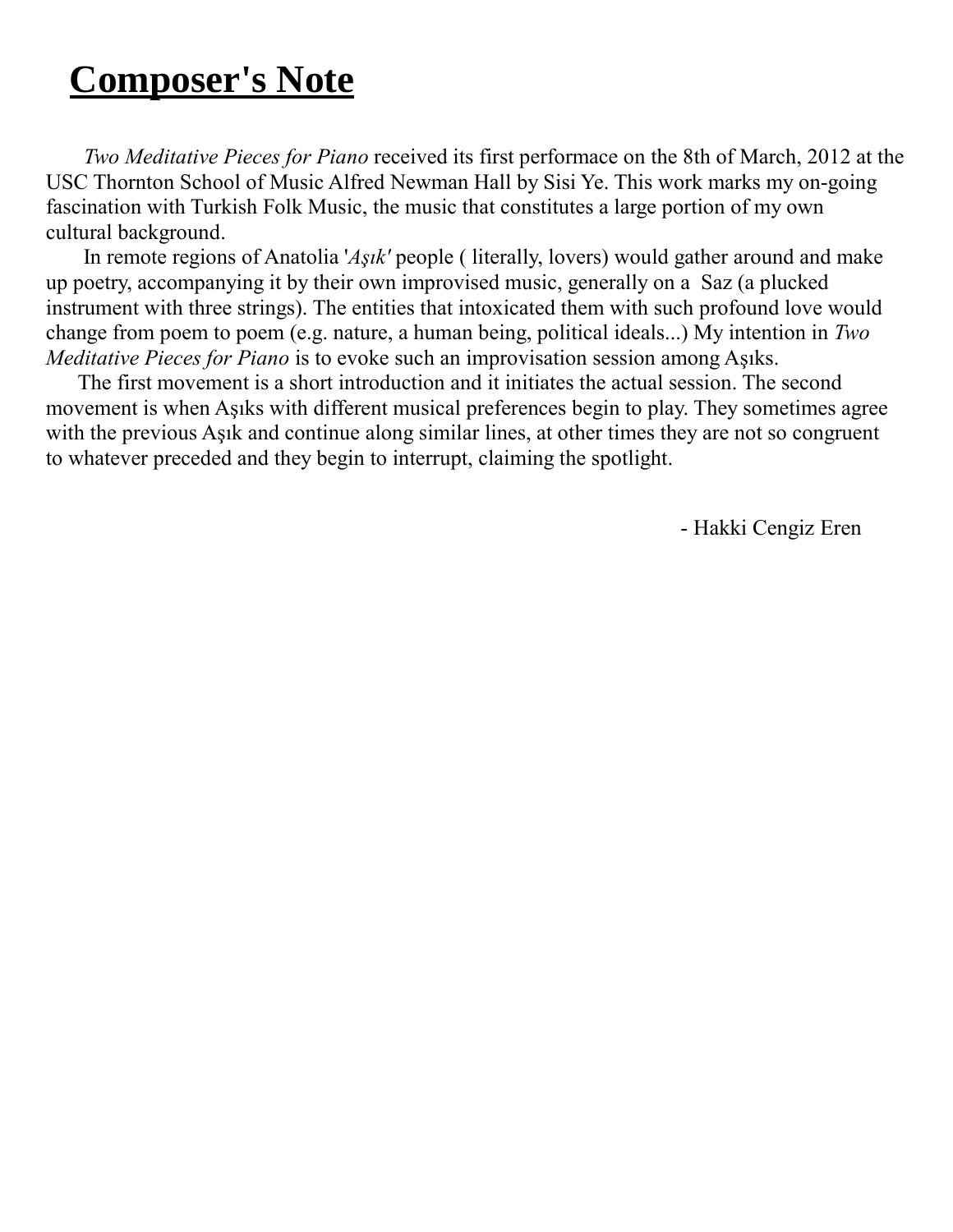#### **Performance Notes**

 Time in *Two Meditative Pieces for Piano* is organized in such a way as to maximize the impredictability of distances between events; rather than serving to establish hypermodernist connotations, it helps to create irregular attack points, capturing the free-improvisation style of Turkish Folk Music.With this in mind, the rhythms should initially be studied as written but then can be approximated, assuming that they have been adequately internalized, paving the way for a more natural, improvisatory performance.

 For example, in mm. 49 of the second movement, the tuplets in the two above staves should be studied keeping in mind their time-distances from the notes in the bottom stave. Rigorous counting could be necessary at first, but after a while one can then assume for instance that two 32nd notes within a ratio of 5:4 is a little faster than a just a regular 16th note. Thus approximation becomes key.

 The sustain pedal should be sparingly used, unless indicated otherwise. Most of the time, a *secco-type* sound is required, with a clear attack to it. One can immediately realize that such a way of playing is indispensible to passages like mm. 31-46 or mm. 64-67 of the second movement. Sometimes specific notes are sustained, whereas others are cleared out, and the usage of a sustain pedal would not yield the desired effect, in such instances only the hands should be used to sustain notes (e.g. mm. 73-78).

 In the first movement, one should put a slight emphasis on the note B natural and apply to it all of the indicated articulations; its emergence from within other sonorities should never be exaggerated, it should rather be subtle.

 Fast grace notes are a very characteristic feature of the second movement. Their execution should be clear and with no deliberate eschewing of notes.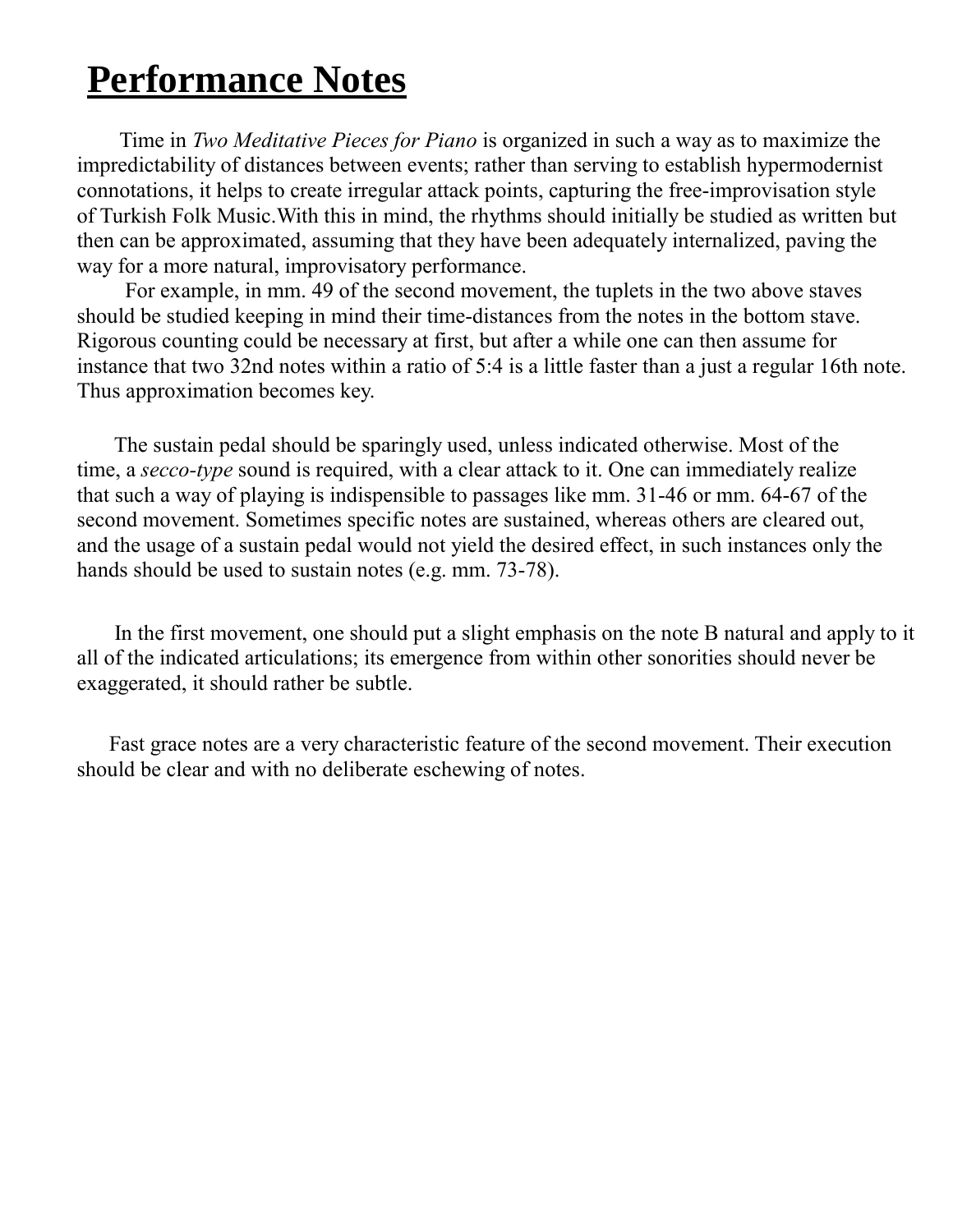#### **I** *Commemoration*







**© 2012, Hakki Cengiz Eren. All Rights Reserved.**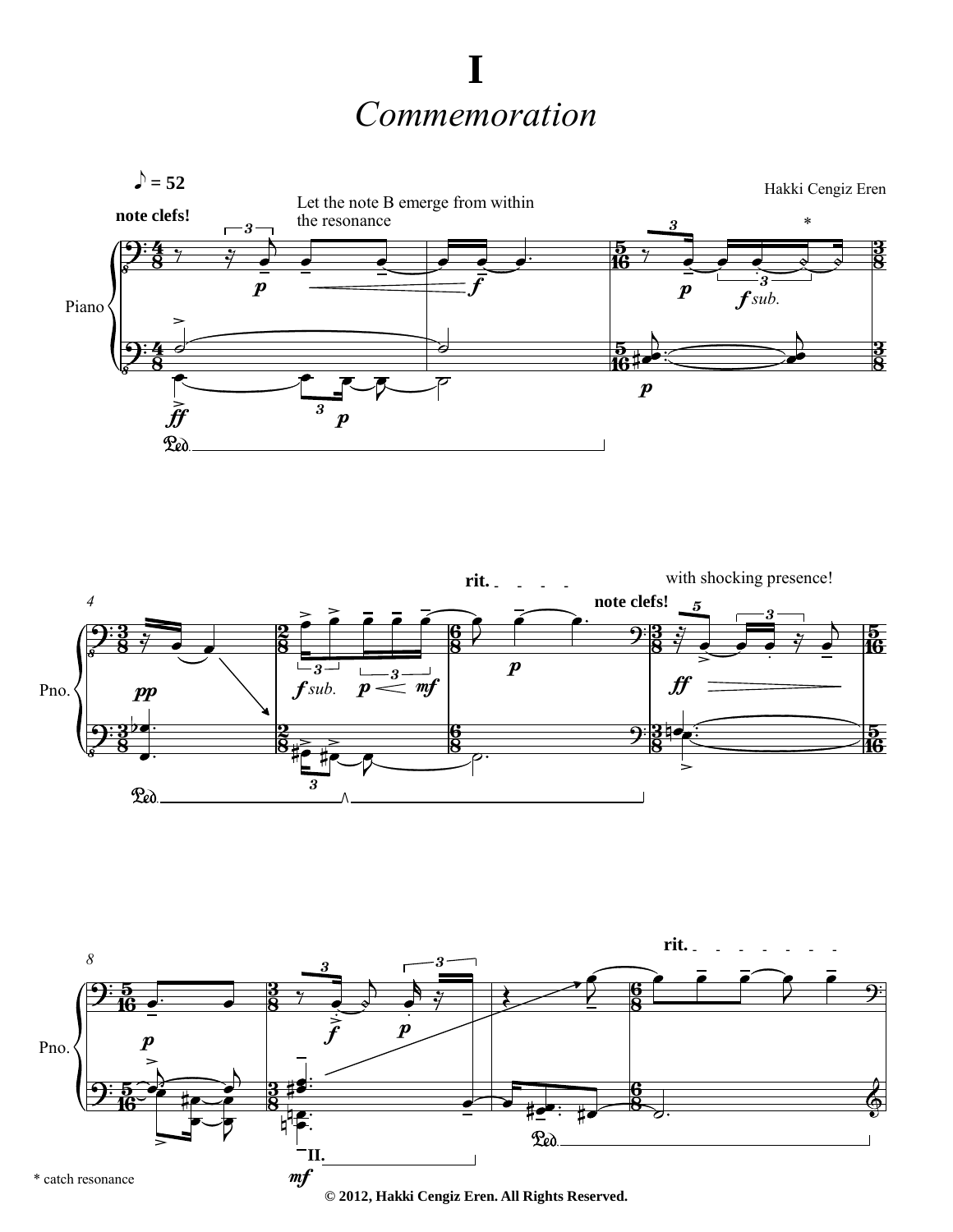



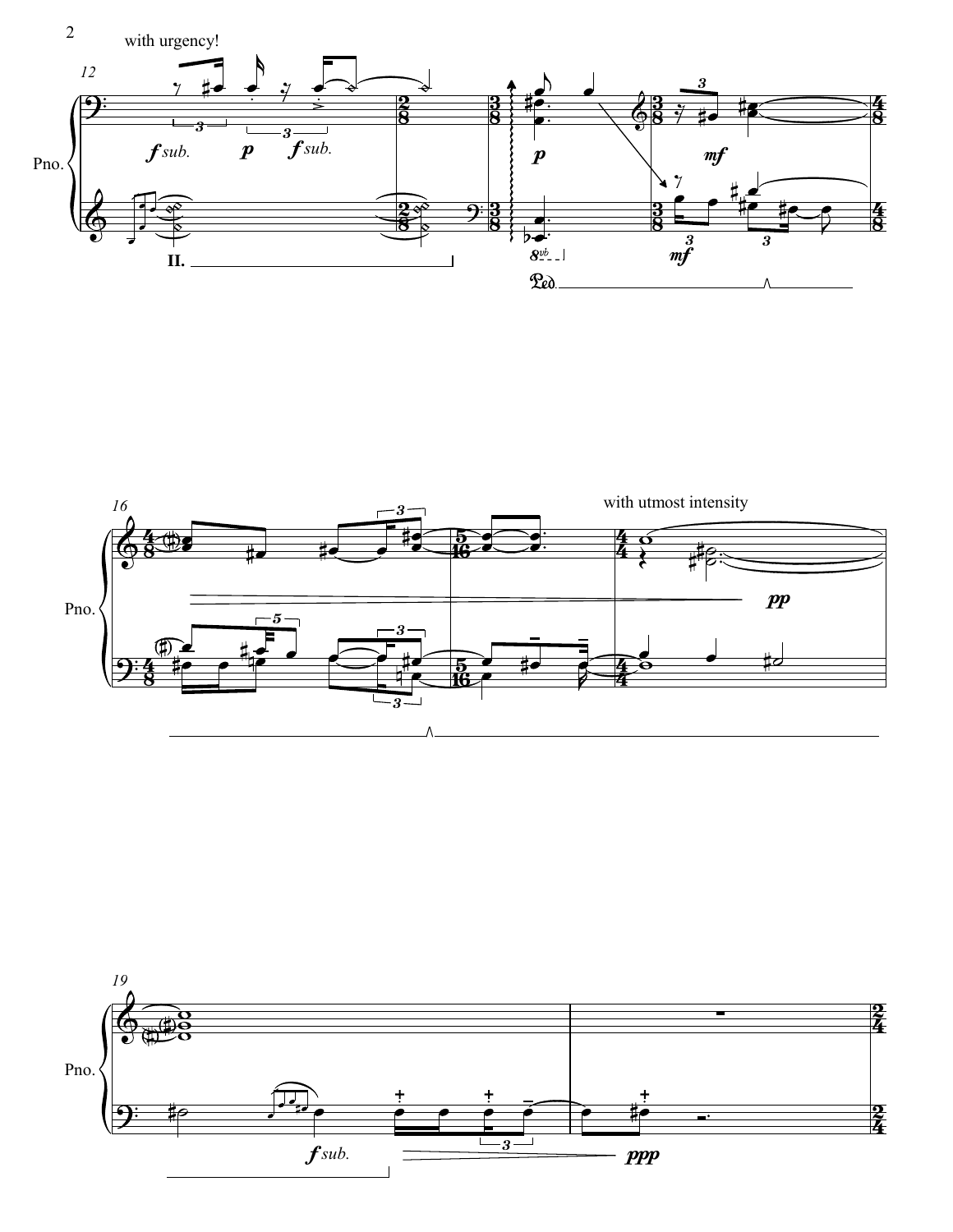**II** *Circular confrontations*

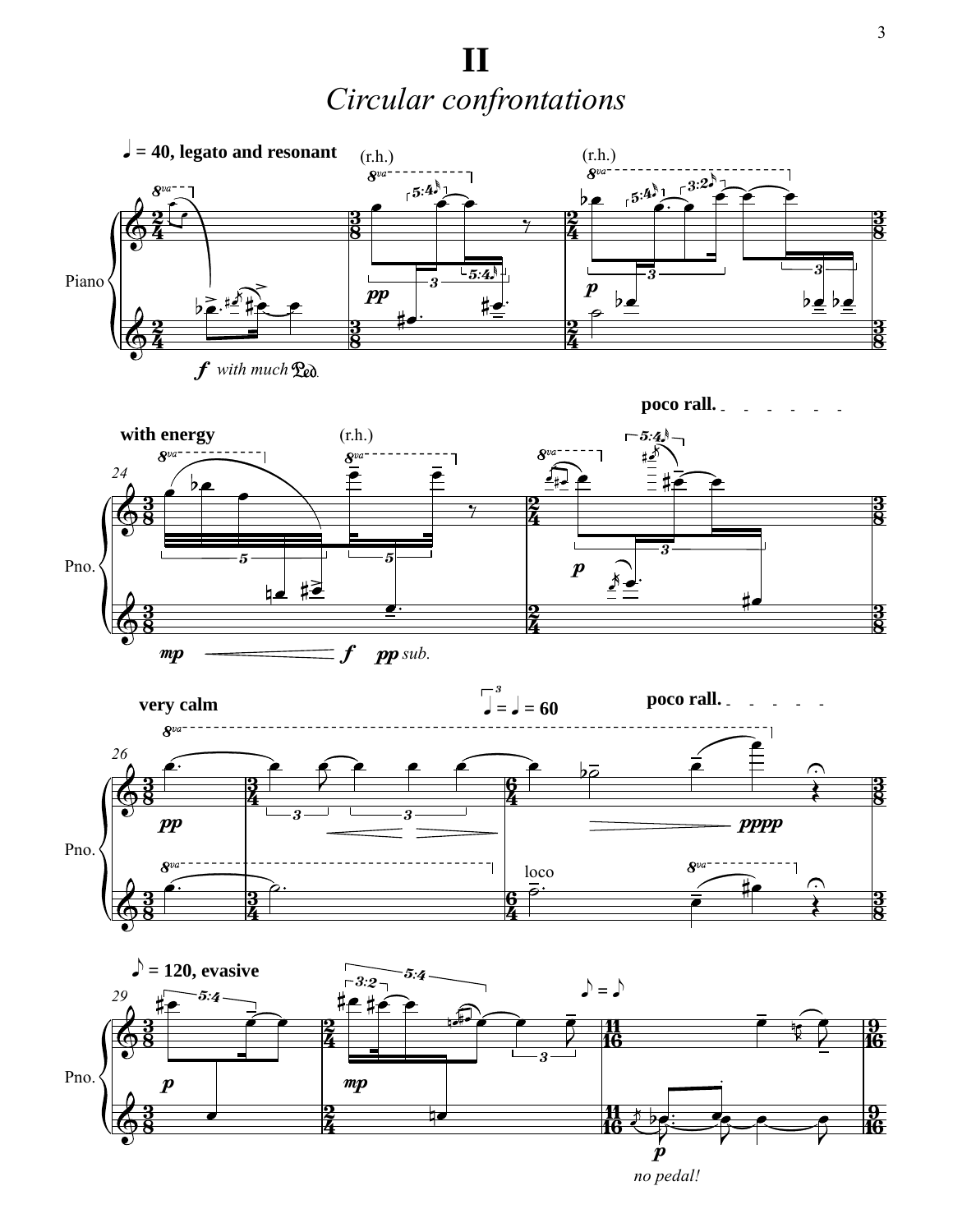







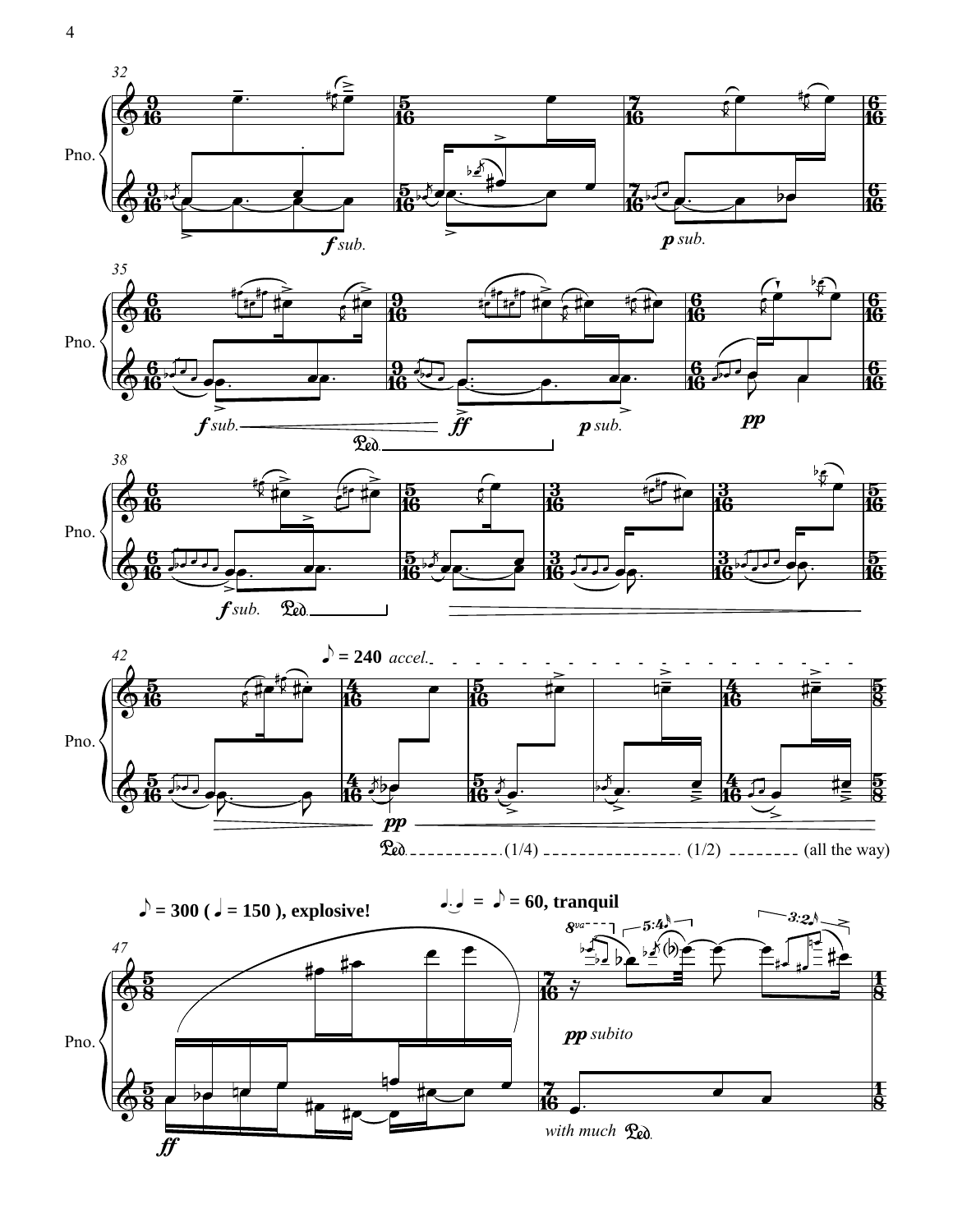







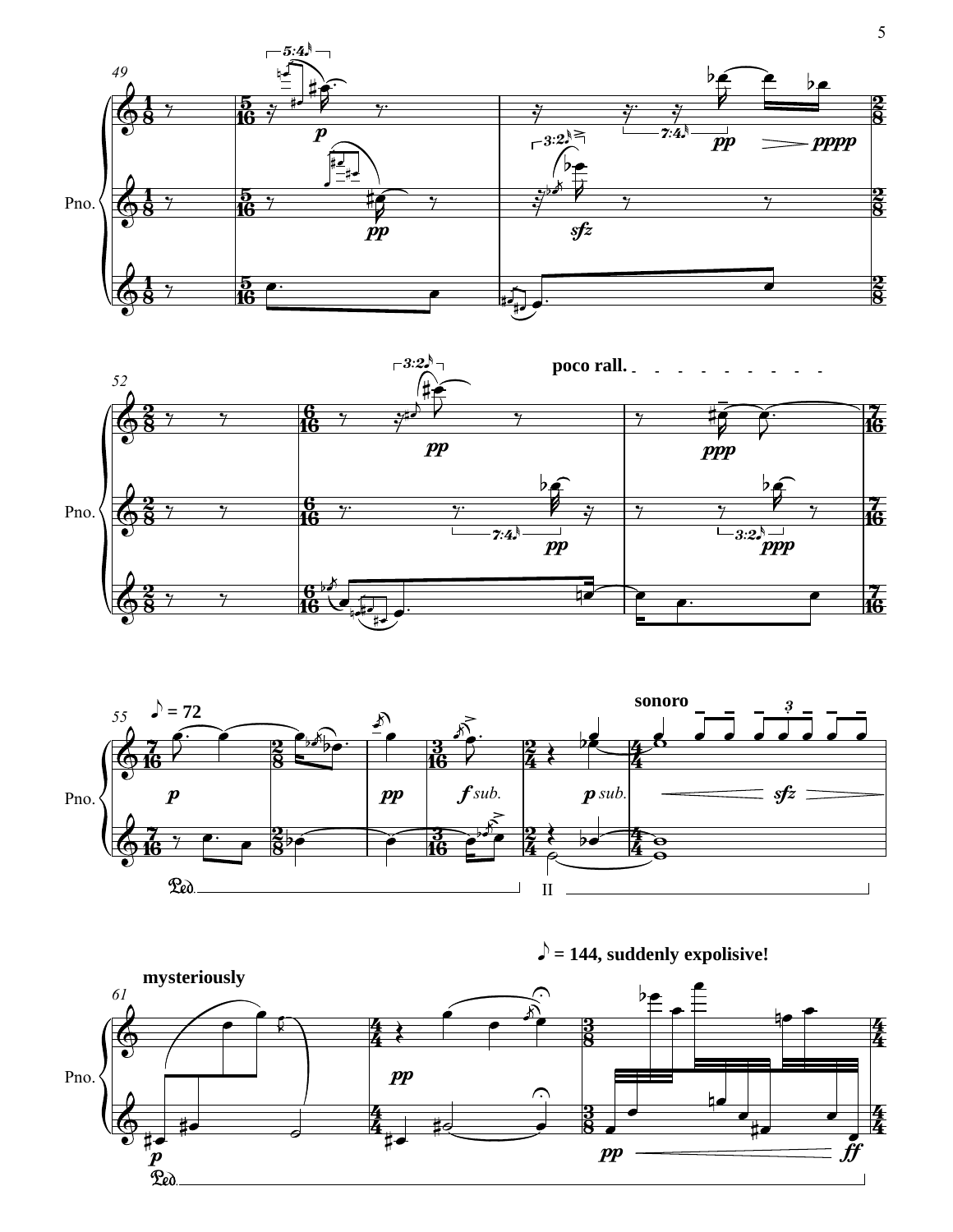





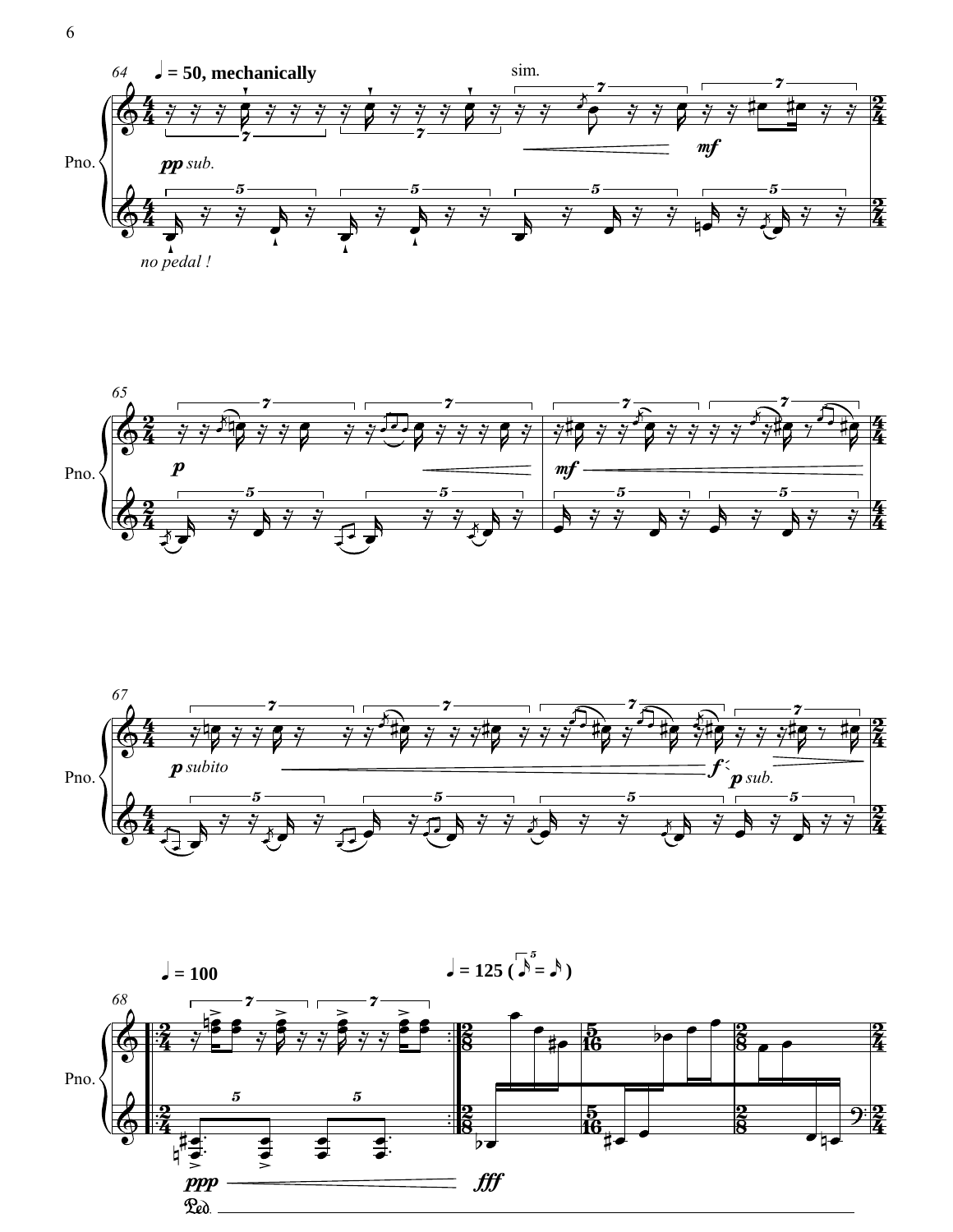





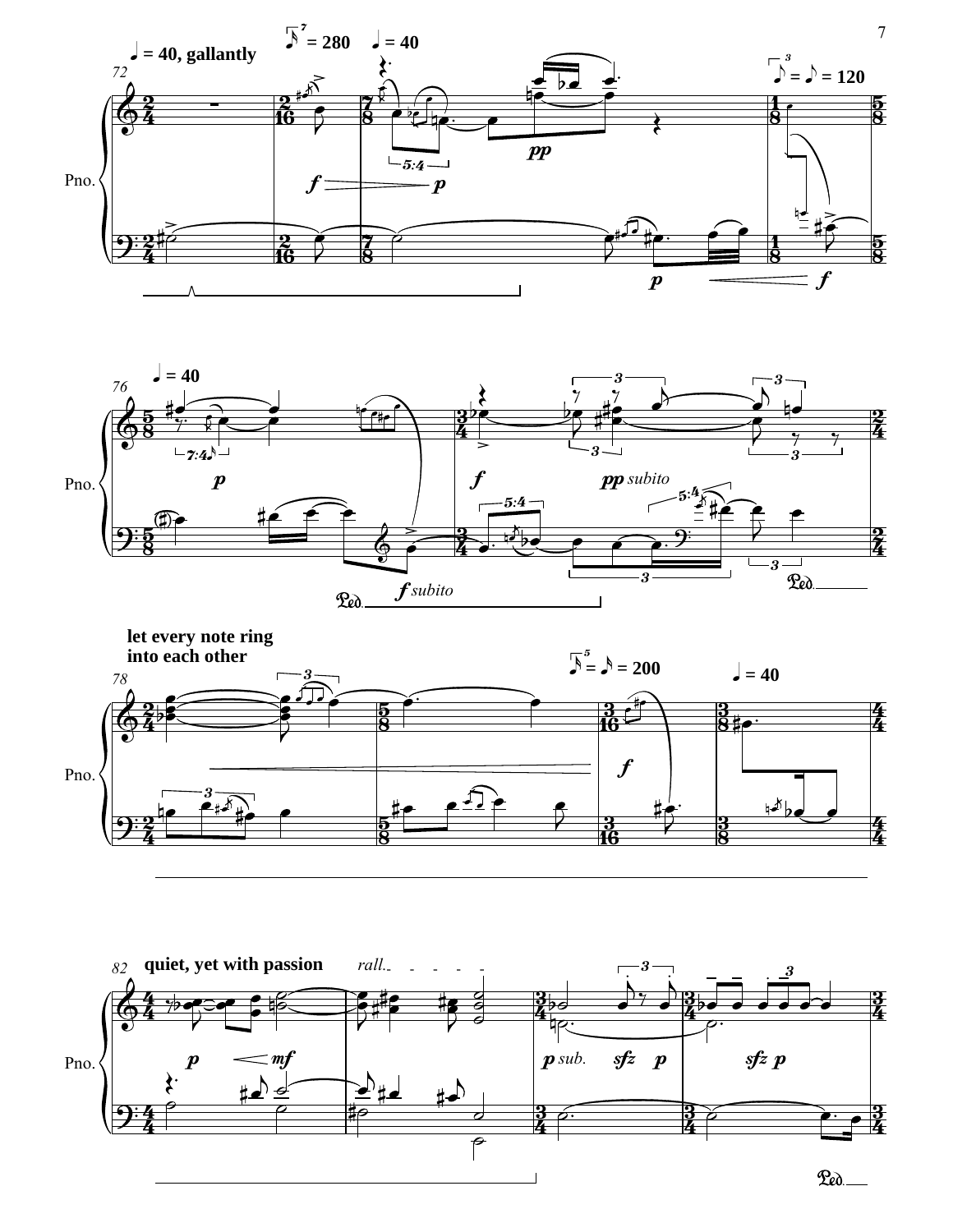





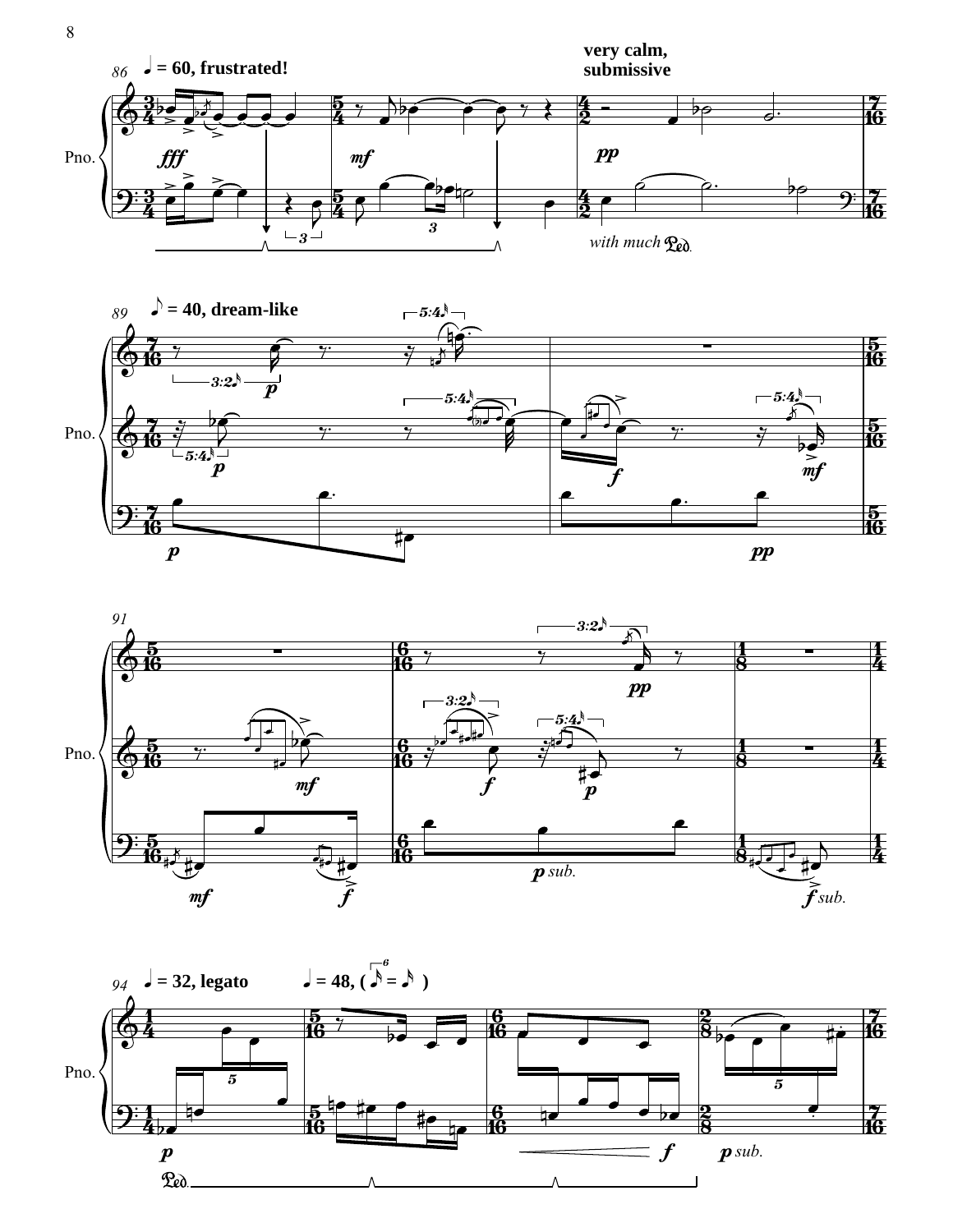





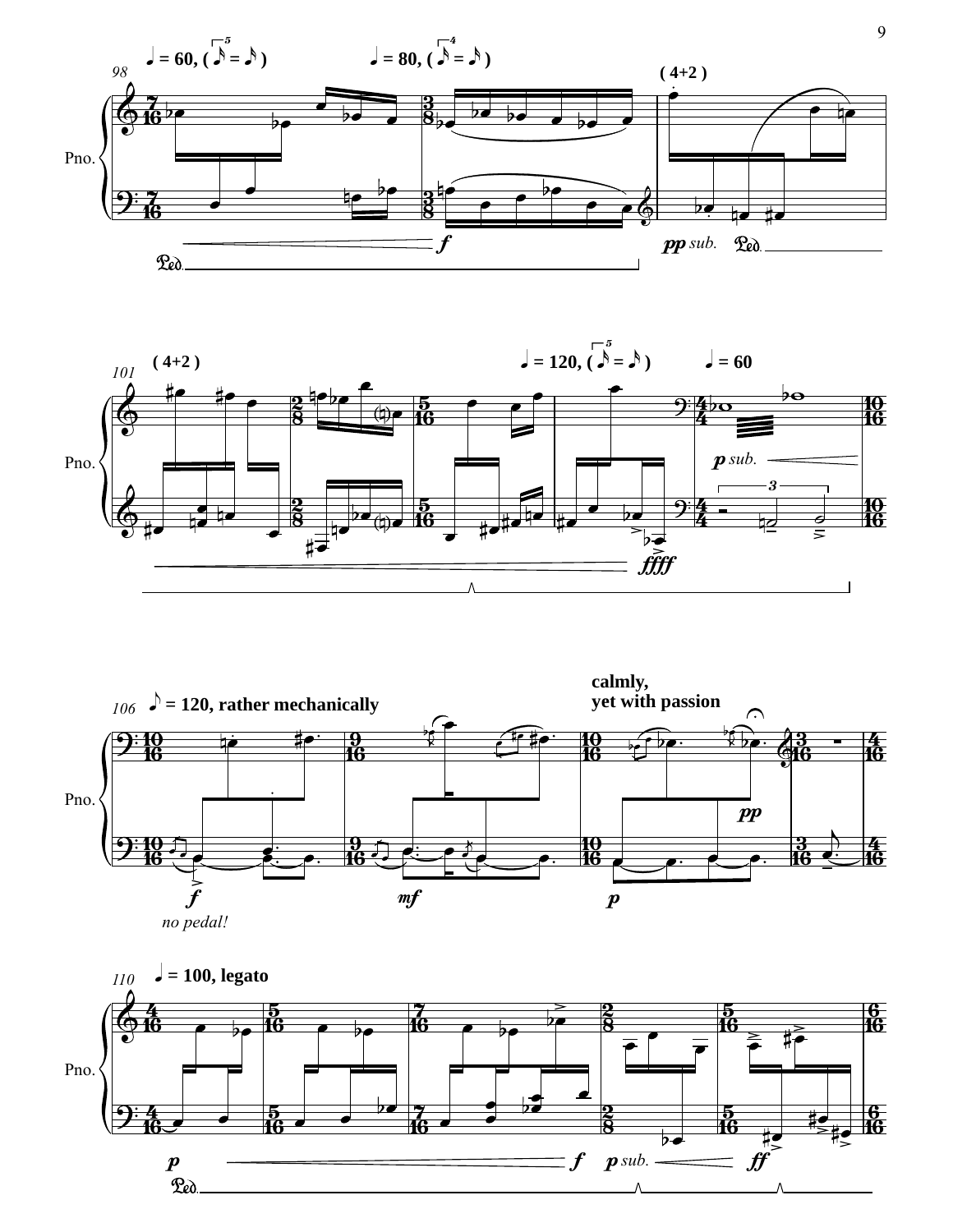





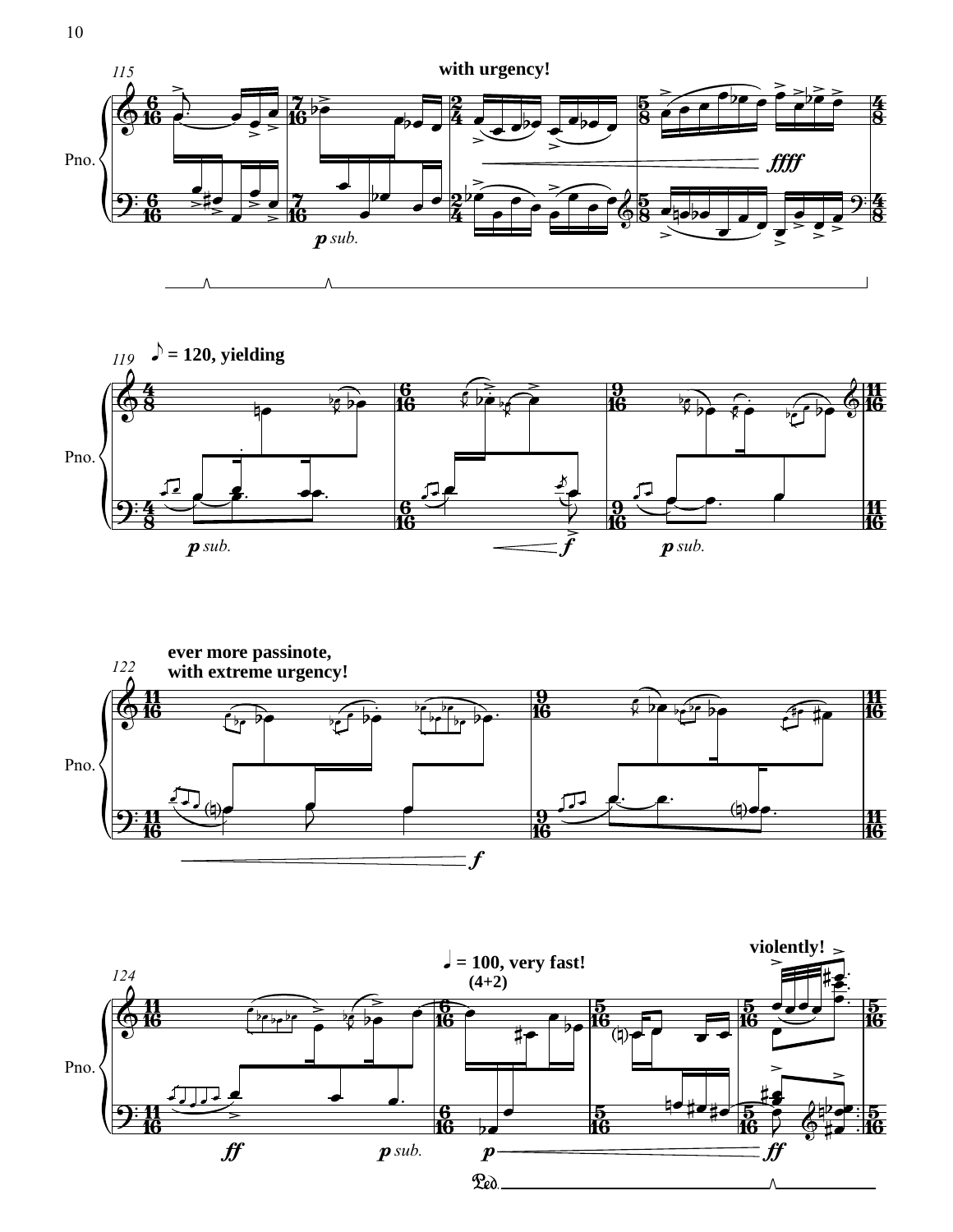